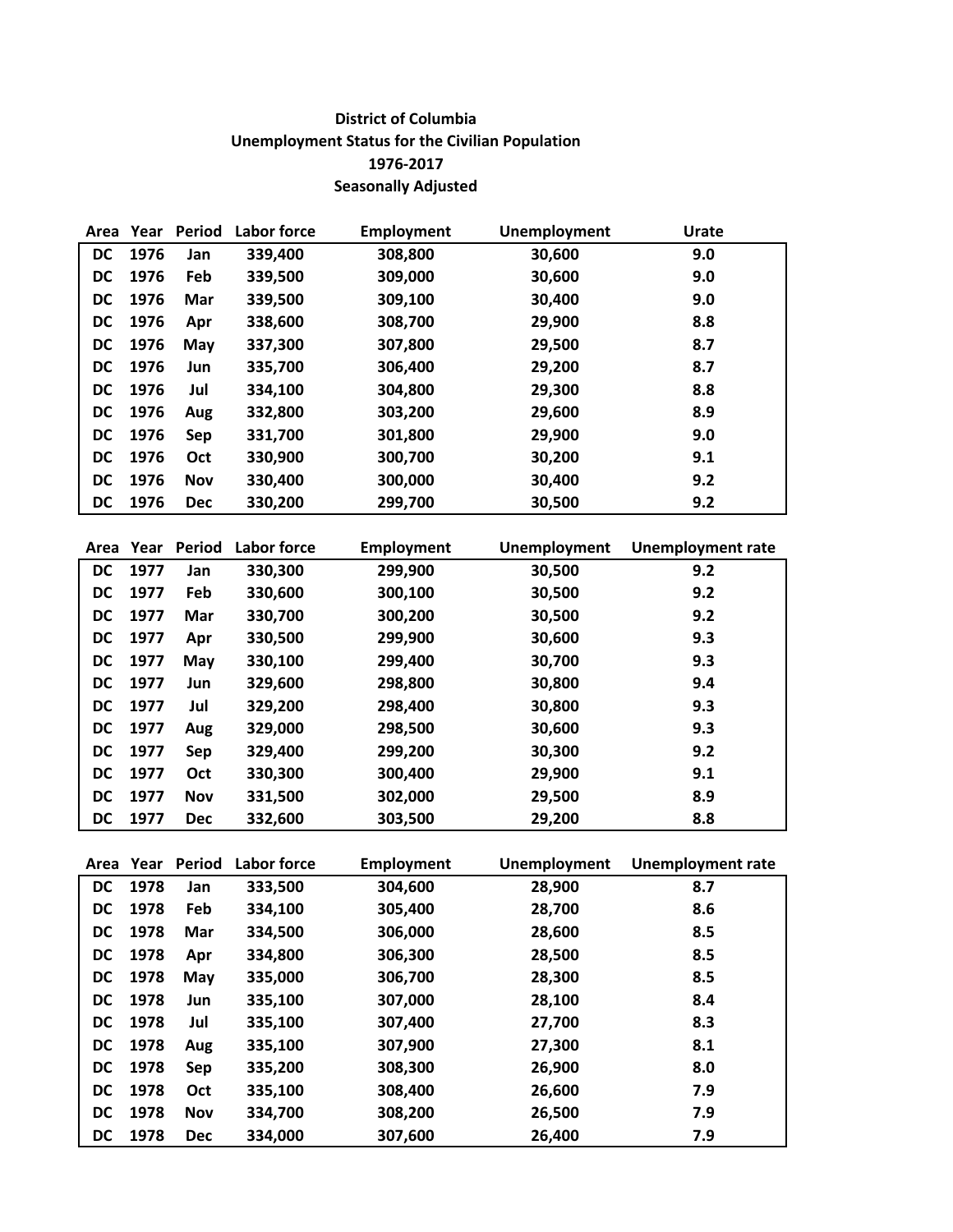| Area      | Year | Period     | <b>Labor force</b> | Employment | <b>Unemployment</b> | <b>Unemployment rate</b> |
|-----------|------|------------|--------------------|------------|---------------------|--------------------------|
| <b>DC</b> | 1979 | Jan        | 332,900            | 306,700    | 26,200              | 7.9                      |
| DC        | 1979 | Feb        | 331,600            | 305,700    | 25,900              | 7.8                      |
| DC        | 1979 | Mar        | 330,300            | 305,000    | 25,300              | 7.7                      |
| DC        | 1979 | Apr        | 329,200            | 304,600    | 24,500              | 7.5                      |
| DC        | 1979 | May        | 328,500            | 304,900    | 23,700              | 7.2                      |
| DC        | 1979 | Jun        | 328,400            | 305,500    | 22,900              | 7.0                      |
| DC        | 1979 | Jul        | 328,500            | 306,200    | 22,300              | 6.8                      |
| DC        | 1979 | Aug        | 328,600            | 306,800    | 21,800              | 6.6                      |
| DC        | 1979 | Sep        | 328,300            | 306,800    | 21,500              | 6.5                      |
| <b>DC</b> | 1979 | Oct        | 327,700            | 306,400    | 21,200              | 6.5                      |
| <b>DC</b> | 1979 | <b>Nov</b> | 326,800            | 305,700    | 21,100              | 6.4                      |
| DC        | 1979 | <b>Dec</b> | 325,900            | 305,000    | 20,900              | 6.4                      |
|           |      |            |                    |            |                     |                          |

| Area      | Year | Period     | Labor force | <b>Employment</b> | <b>Unemployment</b> | <b>Unemployment rate</b> |
|-----------|------|------------|-------------|-------------------|---------------------|--------------------------|
| DC        | 1980 | Jan        | 325,200     | 304,300           | 20,900              | 6.4                      |
| DC        | 1980 | Feb        | 324,800     | 303,800           | 21,100              | 6.5                      |
| DC        | 1980 | Mar        | 324,800     | 303,400           | 21,300              | 6.6                      |
| DC        | 1980 | Apr        | 324,900     | 303,100           | 21,800              | 6.7                      |
| DC        | 1980 | May        | 324,800     | 302,400           | 22,400              | 6.9                      |
| <b>DC</b> | 1980 | Jun        | 324.400     | 301,200           | 23,200              | 7.1                      |
| DC        | 1980 | Jul        | 323,400     | 299,400           | 24,000              | 7.4                      |
| DC        | 1980 | Aug        | 321,900     | 297,100           | 24,800              | 7.7                      |
| DC        | 1980 | Sep        | 320,200     | 294,700           | 25,600              | 8.0                      |
| <b>DC</b> | 1980 | Oct        | 318,400     | 292,300           | 26,200              | 8.2                      |
| <b>DC</b> | 1980 | Nov        | 316,800     | 290,200           | 26,600              | 8.4                      |
| <b>DC</b> | 1980 | <b>Dec</b> | 315,300     | 288,600           | 26,700              | 8.5                      |

| Area      | Year | Period     | Labor force | <b>Employment</b> | Unemployment | <b>Unemployment rate</b> |
|-----------|------|------------|-------------|-------------------|--------------|--------------------------|
| <b>DC</b> | 1981 | Jan        | 314,000     | 287,200           | 26,800       | 8.5                      |
| <b>DC</b> | 1981 | Feb        | 312,700     | 286,000           | 26,700       | 8.6                      |
| DC        | 1981 | Mar        | 311,300     | 284,500           | 26,800       | 8.6                      |
| DC        | 1981 | Apr        | 309,500     | 282,600           | 26,900       | 8.7                      |
| DC        | 1981 | May        | 307,700     | 280,600           | 27,100       | 8.8                      |
| <b>DC</b> | 1981 | Jun        | 305,900     | 278,600           | 27,300       | 8.9                      |
| DC.       | 1981 | Jul        | 304,300     | 277,000           | 27,400       | 9.0                      |
| <b>DC</b> | 1981 | Aug        | 303,200     | 275,800           | 27,500       | 9.1                      |
| DC        | 1981 | Sep        | 302,500     | 274,900           | 27,500       | 9.1                      |
| DC        | 1981 | Oct        | 302,200     | 274,500           | 27,700       | 9.2                      |
| DC        | 1981 | Nov        | 302,300     | 274,200           | 28,000       | 9.3                      |
| DC        | 1981 | <b>Dec</b> | 302,600     | 274,000           | 28,600       | 9.5                      |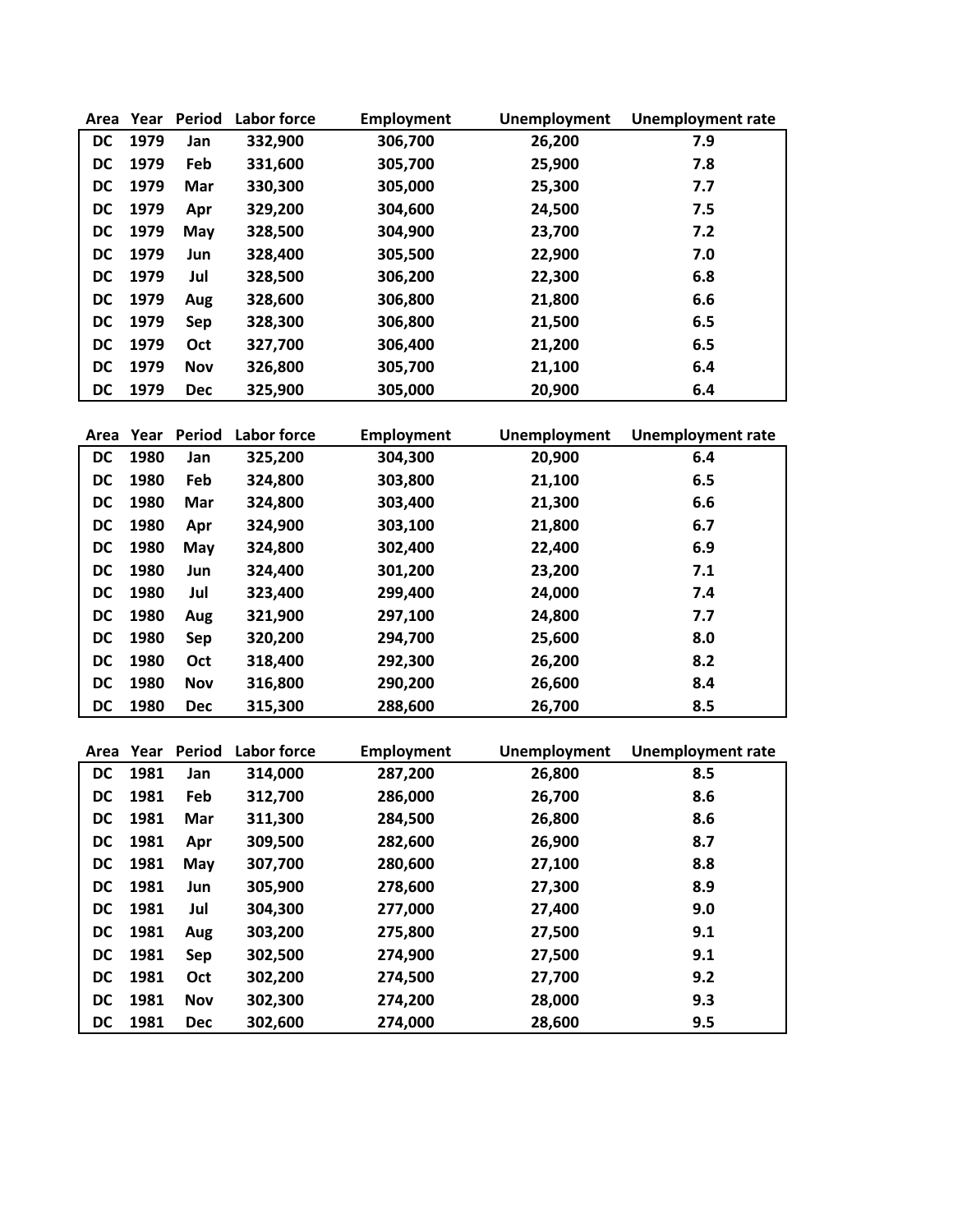| Area      | Year | <b>Period</b> | Labor force | Employment | <b>Unemployment</b> | <b>Unemployment rate</b> |
|-----------|------|---------------|-------------|------------|---------------------|--------------------------|
| DC        | 1982 | Jan           | 303,200     | 273,900    | 29,300              | 9.7                      |
| <b>DC</b> | 1982 | Feb           | 304,000     | 273,800    | 30,100              | 9.9                      |
| DC        | 1982 | Mar           | 304,800     | 273,900    | 30,900              | 10.2                     |
| DC        | 1982 | Apr           | 305,800     | 274,200    | 31,600              | 10.3                     |
| DC        | 1982 | May           | 306,700     | 274,600    | 32,100              | 10.5                     |
| DC        | 1982 | Jun           | 307,500     | 275,100    | 32,300              | 10.5                     |
| DC        | 1982 | Jul           | 308,100     | 275,600    | 32,500              | 10.5                     |
| DC        | 1982 | Aug           | 308,700     | 276,100    | 32,600              | 10.6                     |
| <b>DC</b> | 1982 | Sep           | 309,300     | 276,500    | 32,900              | 10.6                     |
| <b>DC</b> | 1982 | <b>Oct</b>    | 310,000     | 276,800    | 33,200              | 10.7                     |
| DC        | 1982 | <b>Nov</b>    | 310,600     | 277,000    | 33,600              | 10.8                     |
| <b>DC</b> | 1982 | <b>Dec</b>    | 311,500     | 277,300    | 34,100              | 11.0                     |

| Area      | Year | Period     | Labor force | <b>Employment</b> | <b>Unemployment</b> | <b>Unemployment rate</b> |
|-----------|------|------------|-------------|-------------------|---------------------|--------------------------|
| <b>DC</b> | 1983 | Jan        | 312,500     | 277,800           | 34,700              | 11.1                     |
| <b>DC</b> | 1983 | Feb        | 313,600     | 278,500           | 35,100              | 11.2                     |
| <b>DC</b> | 1983 | Mar        | 314,800     | 279,300           | 35,500              | 11.3                     |
| DC        | 1983 | Apr        | 315,900     | 280,200           | 35,700              | 11.3                     |
| DC        | 1983 | May        | 316,900     | 281,000           | 35,900              | 11.3                     |
| DC        | 1983 | Jun        | 317,700     | 281,700           | 36,000              | 11.3                     |
| <b>DC</b> | 1983 | Jul        | 318,200     | 282,100           | 36,100              | 11.3                     |
| DC        | 1983 | Aug        | 318,300     | 282,300           | 36,000              | 11.3                     |
| DC        | 1983 | Sep        | 318,100     | 282,200           | 35,900              | 11.3                     |
| <b>DC</b> | 1983 | Oct        | 317,800     | 282,200           | 35,600              | 11.2                     |
| <b>DC</b> | 1983 | <b>Nov</b> | 317,400     | 282,200           | 35,200              | 11.1                     |
| <b>DC</b> | 1983 | <b>Dec</b> | 316,900     | 282,400           | 34,500              | 10.9                     |

| Area      | Year | <b>Period</b> | Labor force | <b>Employment</b> | Unemployment | <b>Unemployment rate</b> |
|-----------|------|---------------|-------------|-------------------|--------------|--------------------------|
| DC        | 1984 | Jan           | 316,600     | 283,000           | 33,600       | 10.6                     |
| DC        | 1984 | Feb           | 316,600     | 284,100           | 32,500       | 10.3                     |
| DC        | 1984 | Mar           | 316,900     | 285,600           | 31,300       | 9.9                      |
| DC        | 1984 | Apr           | 317,700     | 287,500           | 30,100       | 9.5                      |
| DC        | 1984 | May           | 318,800     | 289,500           | 29,200       | 9.2                      |
| <b>DC</b> | 1984 | Jun           | 320,200     | 291,600           | 28,600       | 8.9                      |
| DC        | 1984 | Jul           | 321,900     | 293,600           | 28,300       | 8.8                      |
| DC        | 1984 | Aug           | 323,600     | 295,500           | 28,100       | 8.7                      |
| DC        | 1984 | <b>Sep</b>    | 325,200     | 297,200           | 28,000       | 8.6                      |
| <b>DC</b> | 1984 | Oct           | 326,500     | 298,600           | 27,900       | 8.6                      |
| DC        | 1984 | Nov           | 327,300     | 299,500           | 27,800       | 8.5                      |
| DC        | 1984 | <b>Dec</b>    | 327,500     | 299,800           | 27,700       | 8.5                      |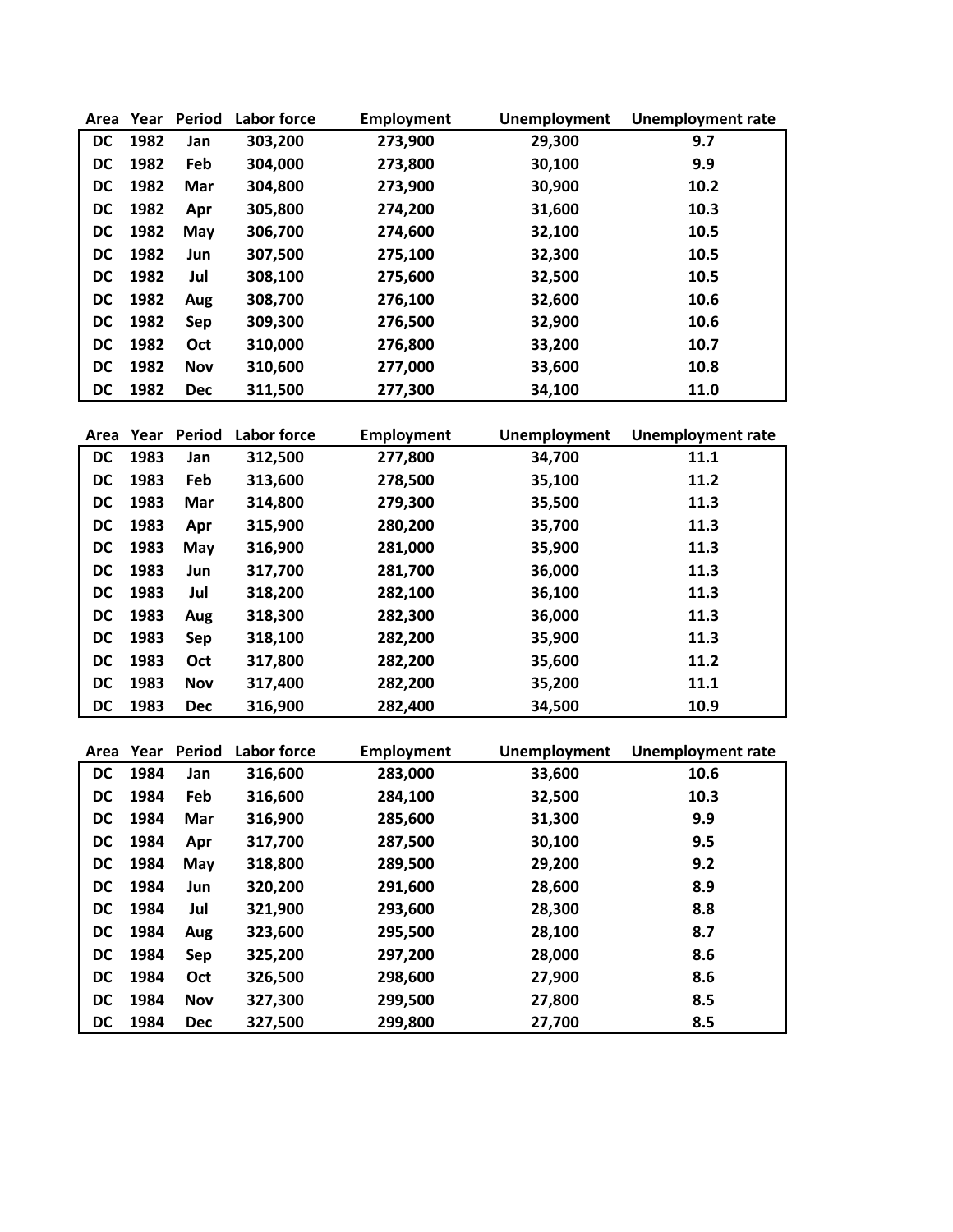| Area      | Year | <b>Period</b> | <b>Labor force</b> | <b>Employment</b> | <b>Unemployment</b> | <b>Unemployment rate</b> |
|-----------|------|---------------|--------------------|-------------------|---------------------|--------------------------|
| DC        | 1985 | Jan           | 327,200            | 299,500           | 27,700              | 8.5                      |
| DC        | 1985 | Feb           | 326,400            | 298,800           | 27,700              | 8.5                      |
| DC        | 1985 | Mar           | 325,500            | 297,800           | 27,700              | 8.5                      |
| DC        | 1985 | Apr           | 324,500            | 296,800           | 27,700              | 8.5                      |
| DC        | 1985 | May           | 323,700            | 296,200           | 27,500              | 8.5                      |
| DC        | 1985 | Jun           | 323,200            | 295,900           | 27,200              | 8.4                      |
| DC        | 1985 | Jul           | 322,800            | 295,900           | 26,800              | 8.3                      |
| DC        | 1985 | Aug           | 322,500            | 296,300           | 26,300              | 8.1                      |
| DC        | 1985 | Sep           | 322,400            | 296,900           | 25,500              | 7.9                      |
| DC        | 1985 | Oct           | 322,300            | 297,600           | 24,700              | 7.7                      |
| <b>DC</b> | 1985 | Nov           | 322,300            | 298,300           | 23,900              | 7.4                      |
| <b>DC</b> | 1985 | <b>Dec</b>    | 322,300            | 298,900           | 23,400              | 7.3                      |

| Area      | Year | Period     | <b>Labor force</b> | <b>Employment</b> | <b>Unemployment</b> | <b>Unemployment rate</b> |
|-----------|------|------------|--------------------|-------------------|---------------------|--------------------------|
| <b>DC</b> | 1986 | Jan        | 322,400            | 299,200           | 23,200              | 7.2                      |
| DC        | 1986 | Feb        | 322,300            | 299,100           | 23,300              | 7.2                      |
| <b>DC</b> | 1986 | Mar        | 322,200            | 298,500           | 23,600              | 7.3                      |
| DC        | 1986 | Apr        | 322,000            | 297,900           | 24,100              | 7.5                      |
| DC        | 1986 | May        | 321,900            | 297,400           | 24,500              | 7.6                      |
| DC        | 1986 | Jun        | 322,100            | 297,300           | 24,800              | 7.7                      |
| <b>DC</b> | 1986 | Jul        | 322,500            | 297,700           | 24,900              | 7.7                      |
| DC        | 1986 | Aug        | 323,300            | 298,400           | 25,000              | 7.7                      |
| DC        | 1986 | <b>Sep</b> | 324,200            | 299,200           | 25,000              | 7.7                      |
| DC        | 1986 | Oct        | 325,200            | 300,200           | 25,000              | 7.7                      |
| <b>DC</b> | 1986 | <b>Nov</b> | 326,100            | 301,300           | 24,800              | 7.6                      |
| <b>DC</b> | 1986 | <b>Dec</b> | 327,000            | 302,500           | 24,500              | 7.5                      |

| Area      | Year | <b>Period</b> | Labor force | <b>Employment</b> | Unemployment | <b>Unemployment rate</b> |
|-----------|------|---------------|-------------|-------------------|--------------|--------------------------|
| DC        | 1987 | Jan           | 327,900     | 304,000           | 23,900       | 7.3                      |
| DC        | 1987 | Feb           | 328,900     | 305,700           | 23,200       | 7.1                      |
| DC        | 1987 | Mar           | 329,900     | 307,500           | 22,500       | 6.8                      |
| DC        | 1987 | Apr           | 330,800     | 309,000           | 21,800       | 6.6                      |
| DC        | 1987 | May           | 331,400     | 310,100           | 21,200       | 6.4                      |
| <b>DC</b> | 1987 | Jun           | 331,500     | 310,700           | 20,900       | 6.3                      |
| <b>DC</b> | 1987 | Jul           | 331,300     | 310,800           | 20,500       | 6.2                      |
| DC        | 1987 | Aug           | 330,800     | 310,600           | 20,200       | 6.1                      |
| DC        | 1987 | Sep           | 330,200     | 310,300           | 19,800       | 6.0                      |
| DC        | 1987 | Oct           | 329,700     | 310,300           | 19,400       | 5.9                      |
| DC        | 1987 | <b>Nov</b>    | 329,500     | 310,600           | 19,000       | 5.8                      |
| DC        | 1987 | <b>Dec</b>    | 329,700     | 311,200           | 18,600       | 5.6                      |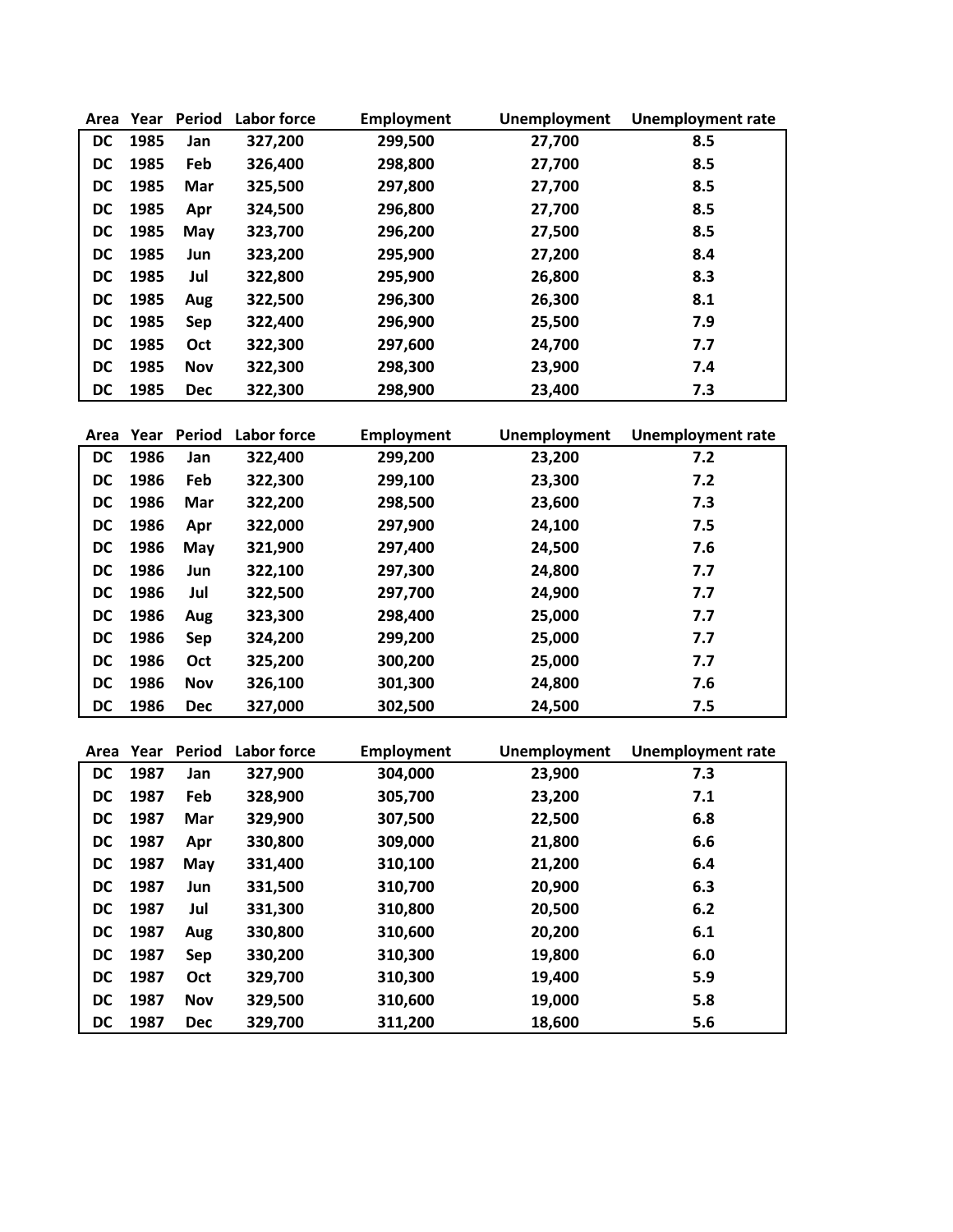| Area      | Year | Period     | Labor force | <b>Employment</b> | Unemployment | <b>Unemployment rate</b> |
|-----------|------|------------|-------------|-------------------|--------------|--------------------------|
| DC.       | 1988 | Jan        | 330,300     | 312,100           | 18,200       | 5.5                      |
| DC        | 1988 | Feb        | 331,100     | 313,200           | 17,900       | 5.4                      |
| DC        | 1988 | Mar        | 331,800     | 314,300           | 17,600       | 5.3                      |
| DC        | 1988 | Apr        | 332,400     | 315,200           | 17,200       | 5.2                      |
| DC        | 1988 | May        | 332,600     | 315,700           | 16,800       | 5.1                      |
| DC        | 1988 | Jun        | 332,300     | 315,800           | 16,500       | 5.0                      |
| <b>DC</b> | 1988 | Jul        | 331,600     | 315,400           | 16,200       | 4.9                      |
| DC        | 1988 | Aug        | 330,500     | 314,500           | 16,000       | 4.8                      |
| DC        | 1988 | Sep        | 329,100     | 313,300           | 15,800       | 4.8                      |
| DC        | 1988 | Oct        | 327,500     | 311,700           | 15,800       | 4.8                      |
| DC        | 1988 | <b>Nov</b> | 325,700     | 310,000           | 15,700       | 4.8                      |
| DC        | 1988 | <b>Dec</b> | 323,600     | 308,000           | 15,600       | 4.8                      |

| Area      | Year | Period     | Labor force | Employment | Unemployment | <b>Unemployment rate</b> |
|-----------|------|------------|-------------|------------|--------------|--------------------------|
| DC        | 1989 | Jan        | 321,400     | 305,900    | 15,600       | 4.8                      |
| DC        | 1989 | Feb        | 319,300     | 303,700    | 15,500       | 4.9                      |
| DC        | 1989 | Mar        | 317,200     | 301,700    | 15,500       | 4.9                      |
| DC        | 1989 | Apr        | 315,400     | 300,000    | 15,400       | 4.9                      |
| DC        | 1989 | May        | 314,000     | 298,800    | 15,200       | 4.9                      |
| DC        | 1989 | Jun        | 313,200     | 298,100    | 15,100       | 4.8                      |
| DC        | 1989 | Jul        | 312,800     | 297,800    | 15,100       | 4.8                      |
| DC        | 1989 | Aug        | 312,700     | 297,700    | 15,000       | 4.8                      |
| DC        | 1989 | Sep        | 312,800     | 297,600    | 15,100       | 4.8                      |
| <b>DC</b> | 1989 | Oct        | 313,000     | 297,600    | 15,400       | 4.9                      |
| DC        | 1989 | <b>Nov</b> | 313,300     | 297,400    | 15,900       | 5.1                      |
| <b>DC</b> | 1989 | <b>Dec</b> | 313,500     | 296,900    | 16,600       | 5.3                      |

| Area      | Year | Period     | Labor force | <b>Employment</b> | <b>Unemployment</b> | <b>Unemployment rate</b> |
|-----------|------|------------|-------------|-------------------|---------------------|--------------------------|
| <b>DC</b> | 1990 | Jan        | 327,100     | 309,700           | 17,400              | 5.3                      |
| DC        | 1990 | Feb        | 331,000     | 312,700           | 18,200              | 5.5                      |
| DC        | 1990 | Mar        | 331,700     | 312,700           | 19,000              | 5.7                      |
| DC        | 1990 | Apr        | 331,400     | 311,700           | 19,700              | 6.0                      |
| DC        | 1990 | May        | 330,600     | 310,300           | 20,300              | 6.1                      |
| <b>DC</b> | 1990 | Jun        | 329,700     | 308,900           | 20,800              | 6.3                      |
| DC        | 1990 | Jul        | 328,900     | 307,700           | 21,200              | 6.5                      |
| <b>DC</b> | 1990 | Aug        | 328,400     | 306,800           | 21,600              | 6.6                      |
| DC        | 1990 | Sep        | 327,900     | 305,900           | 21,900              | 6.7                      |
| <b>DC</b> | 1990 | Oct        | 327,200     | 305,100           | 22,200              | 6.8                      |
| <b>DC</b> | 1990 | <b>Nov</b> | 326,300     | 304,100           | 22,300              | 6.8                      |
| <b>DC</b> | 1990 | <b>Dec</b> | 325,200     | 302,900           | 22,300              | 6.9                      |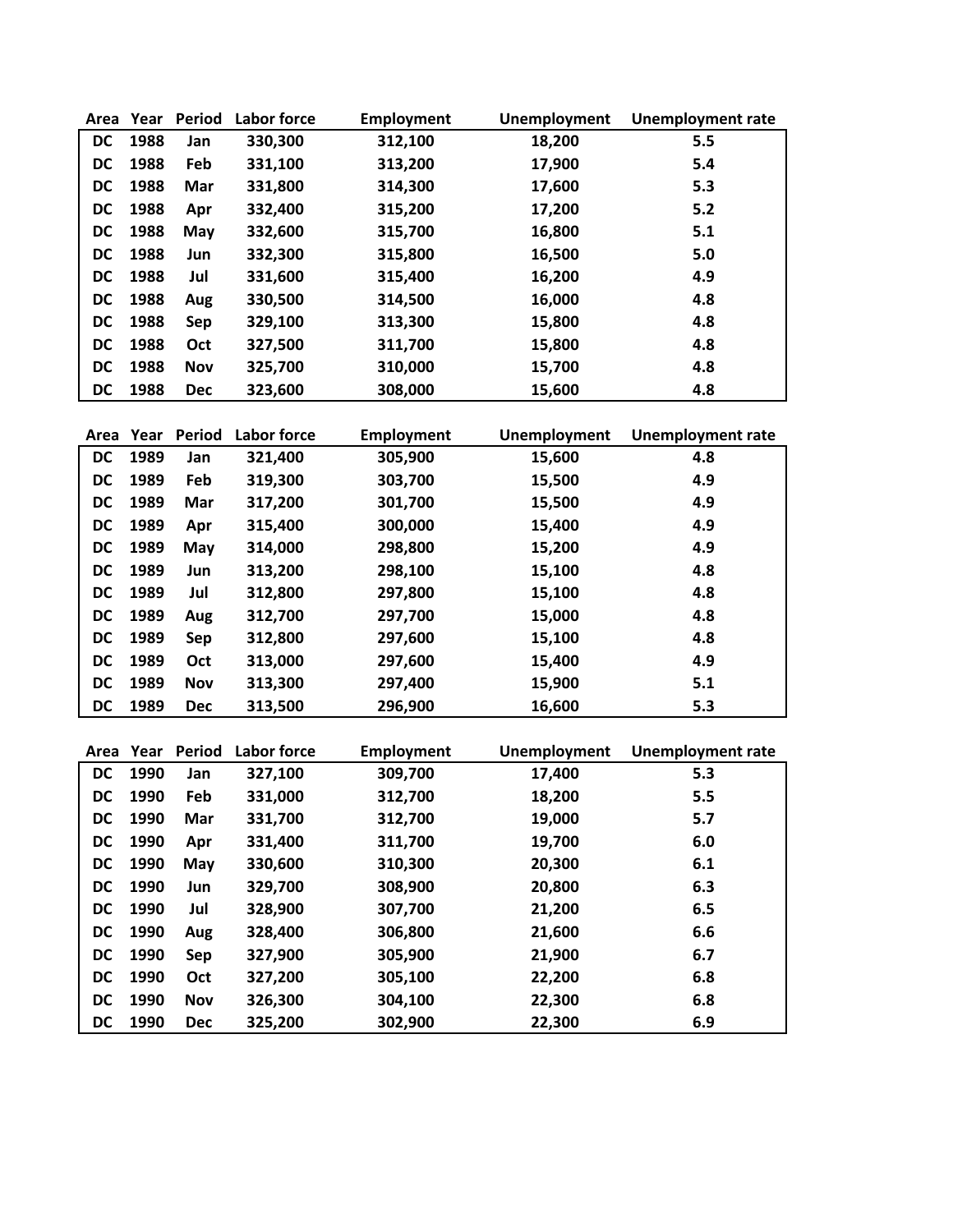| Area | Year | Period     | Labor force | <b>Employment</b> | <b>Unemployment</b> | <b>Unemployment rate</b> |
|------|------|------------|-------------|-------------------|---------------------|--------------------------|
| DC.  | 1991 | Jan        | 323,900     | 301,500           | 22,400              | 6.9                      |
| DC   | 1991 | Feb        | 322,600     | 300,100           | 22,600              | 7.0                      |
| DC   | 1991 | Mar        | 321,700     | 298,800           | 23,000              | 7.1                      |
| DC   | 1991 | Apr        | 321,200     | 297,700           | 23,500              | 7.3                      |
| DC   | 1991 | May        | 321,100     | 296,900           | 24,200              | 7.5                      |
| DC   | 1991 | Jun        | 321,100     | 296,200           | 24,900              | 7.7                      |
| DC   | 1991 | Jul        | 321,200     | 295,700           | 25,500              | 7.9                      |
| DC   | 1991 | Aug        | 321,100     | 295,200           | 26,000              | 8.1                      |
| DC   | 1991 | Sep        | 321,100     | 294,700           | 26,400              | 8.2                      |
| DC   | 1991 | Oct        | 321,100     | 294,200           | 26,800              | 8.4                      |
| DC   | 1991 | <b>Nov</b> | 321,200     | 294,000           | 27,200              | 8.5                      |
| DC   | 1991 | <b>Dec</b> | 321,400     | 294,000           | 27,500              | 8.5                      |

| Area      | Year | Period     | Labor force | <b>Employment</b> | Unemployment | <b>Unemployment rate</b> |
|-----------|------|------------|-------------|-------------------|--------------|--------------------------|
| <b>DC</b> | 1992 | Jan        | 321,700     | 294,100           | 27,600       | 8.6                      |
| <b>DC</b> | 1992 | Feb        | 321,700     | 294,100           | 27,600       | 8.6                      |
| <b>DC</b> | 1992 | Mar        | 321,400     | 294,000           | 27,400       | 8.5                      |
| DC        | 1992 | Apr        | 320,700     | 293,500           | 27,200       | 8.5                      |
| DC        | 1992 | May        | 319,500     | 292,600           | 27,000       | 8.4                      |
| <b>DC</b> | 1992 | Jun        | 318,100     | 291,300           | 26,800       | 8.4                      |
| <b>DC</b> | 1992 | Jul        | 316,500     | 289,700           | 26,800       | 8.5                      |
| <b>DC</b> | 1992 | Aug        | 315,000     | 288,000           | 27,000       | 8.6                      |
| DC        | 1992 | Sep        | 313,700     | 286,500           | 27,200       | 8.7                      |
| <b>DC</b> | 1992 | Oct        | 313,000     | 285,600           | 27,400       | 8.8                      |
| <b>DC</b> | 1992 | <b>Nov</b> | 312,900     | 285,300           | 27,600       | 8.8                      |
| <b>DC</b> | 1992 | <b>Dec</b> | 313,300     | 285,600           | 27,700       | 8.9                      |

| Area      | Year | Period     | Labor force | <b>Employment</b> | <b>Unemployment</b> | <b>Unemployment rate</b> |
|-----------|------|------------|-------------|-------------------|---------------------|--------------------------|
| <b>DC</b> | 1993 | Jan        | 314,000     | 286,300           | 27,700              | 8.8                      |
| <b>DC</b> | 1993 | Feb        | 314,800     | 287,300           | 27,500              | 8.7                      |
| <b>DC</b> | 1993 | Mar        | 315,500     | 288,200           | 27,300              | 8.7                      |
| <b>DC</b> | 1993 | Apr        | 316,000     | 289,000           | 27,100              | 8.6                      |
| <b>DC</b> | 1993 | May        | 316,300     | 289,400           | 26,900              | 8.5                      |
| <b>DC</b> | 1993 | Jun        | 316,400     | 289,600           | 26,800              | 8.5                      |
| <b>DC</b> | 1993 | Jul        | 316,500     | 289,700           | 26,700              | 8.4                      |
| DC        | 1993 | Aug        | 316,500     | 289,800           | 26,700              | 8.4                      |
| <b>DC</b> | 1993 | <b>Sep</b> | 316,400     | 289,700           | 26,700              | 8.4                      |
| <b>DC</b> | 1993 | Oct        | 315,900     | 289,200           | 26,700              | 8.5                      |
| <b>DC</b> | 1993 | <b>Nov</b> | 315,000     | 288,300           | 26,600              | 8.5                      |
| DC        | 1993 | <b>Dec</b> | 313,800     | 287,300           | 26,500              | 8.4                      |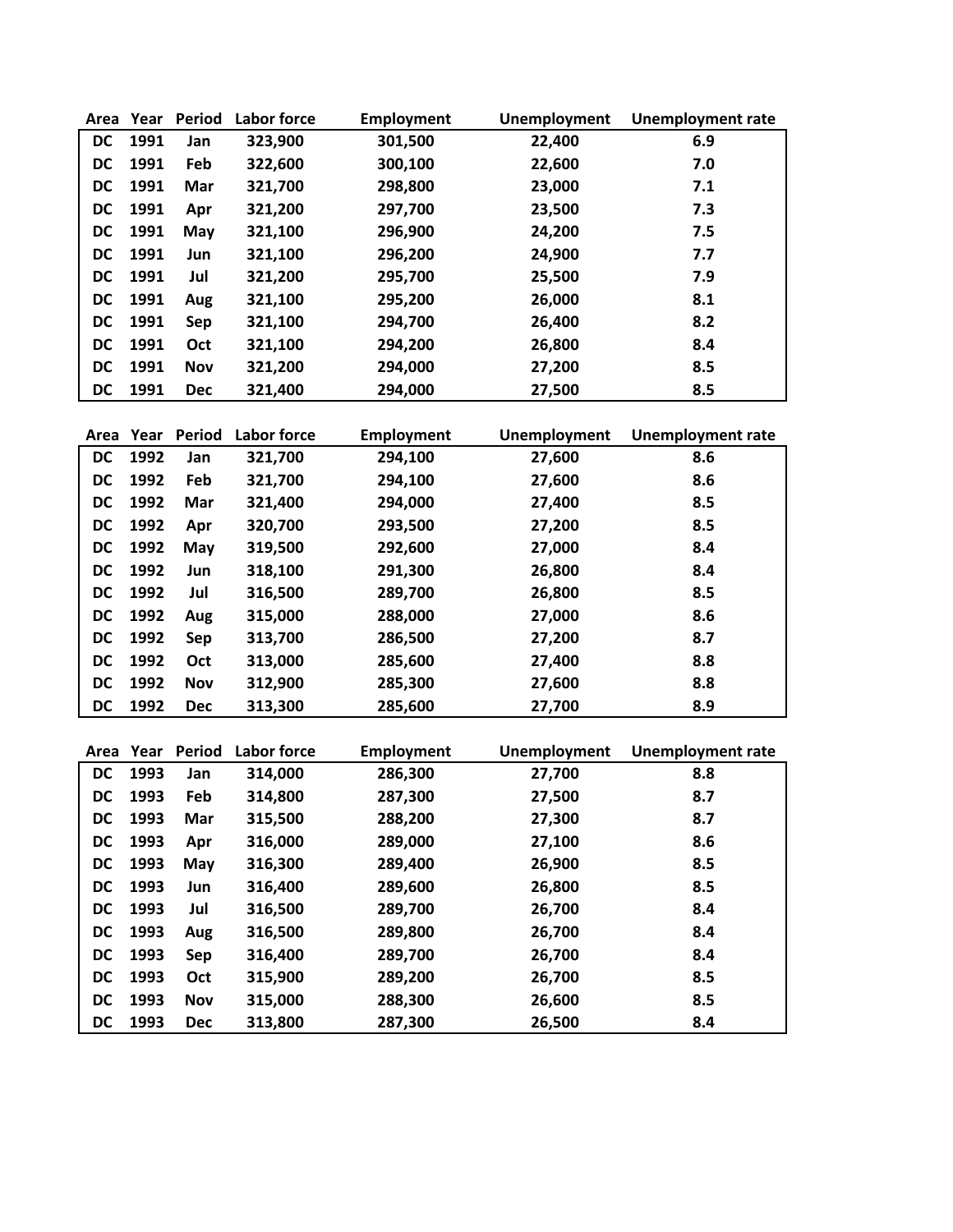| Area      | Year | <b>Period</b> | Labor force | Employment | <b>Unemployment</b> | <b>Unemployment rate</b> |
|-----------|------|---------------|-------------|------------|---------------------|--------------------------|
| DC        | 1994 | Jan           | 312,700     | 286,400    | 26,300              | 8.4                      |
| DC        | 1994 | Feb           | 311,900     | 286,000    | 26,000              | 8.3                      |
| DC        | 1994 | Mar           | 311,600     | 286,000    | 25,600              | 8.2                      |
| DC        | 1994 | Apr           | 311,700     | 286,400    | 25,200              | 8.1                      |
| DC        | 1994 | May           | 311,900     | 287,000    | 24,900              | 8.0                      |
| DC        | 1994 | Jun           | 312,000     | 287,500    | 24,500              | 7.9                      |
| DC        | 1994 | Jul           | 311,800     | 287,500    | 24,200              | 7.8                      |
| DC        | 1994 | Aug           | 311,100     | 287,100    | 24,000              | 7.7                      |
| DC        | 1994 | Sep           | 310,100     | 286,200    | 23,900              | 7.7                      |
| <b>DC</b> | 1994 | Oct           | 308,900     | 285,000    | 23,900              | 7.7                      |
| DC        | 1994 | <b>Nov</b>    | 307,600     | 283,500    | 24,100              | 7.8                      |
| <b>DC</b> | 1994 | <b>Dec</b>    | 306,300     | 281,900    | 24,400              | 8.0                      |

| Area      | Year | Period     | Labor force | <b>Employment</b> | <b>Unemployment</b> | <b>Unemployment rate</b> |
|-----------|------|------------|-------------|-------------------|---------------------|--------------------------|
| <b>DC</b> | 1995 | Jan        | 305,000     | 280,100           | 24,900              | 8.2                      |
| <b>DC</b> | 1995 | Feb        | 303,700     | 278,300           | 25,500              | 8.4                      |
| <b>DC</b> | 1995 | Mar        | 302,600     | 276,600           | 26,000              | 8.6                      |
| <b>DC</b> | 1995 | Apr        | 301,700     | 275,200           | 26,500              | 8.8                      |
| DC        | 1995 | May        | 300,800     | 274,000           | 26,800              | 8.9                      |
| <b>DC</b> | 1995 | Jun        | 300,100     | 273,100           | 27,000              | 9.0                      |
| <b>DC</b> | 1995 | Jul        | 299,500     | 272,500           | 27,000              | 9.0                      |
| DC        | 1995 | Aug        | 298,900     | 272,100           | 26,900              | 9.0                      |
| DC        | 1995 | Sep        | 298,300     | 271,700           | 26,600              | 8.9                      |
| <b>DC</b> | 1995 | Oct        | 297,700     | 271,400           | 26,300              | 8.8                      |
| <b>DC</b> | 1995 | <b>Nov</b> | 296,900     | 271,000           | 26,000              | 8.7                      |
| <b>DC</b> | 1995 | <b>Dec</b> | 295,900     | 270,200           | 25,600              | 8.7                      |

| Area      | Year | <b>Period</b> | Labor force | <b>Employment</b> | Unemployment | <b>Unemployment rate</b> |
|-----------|------|---------------|-------------|-------------------|--------------|--------------------------|
| DC.       | 1996 | Jan           | 294,300     | 268,900           | 25,400       | 8.6                      |
| DC        | 1996 | Feb           | 292,400     | 267,100           | 25,200       | 8.6                      |
| DC        | 1996 | Mar           | 290,200     | 265,100           | 25,100       | 8.7                      |
| DC        | 1996 | Apr           | 288,200     | 263,100           | 25,000       | 8.7                      |
| DC        | 1996 | May           | 286,500     | 261,600           | 24,900       | 8.7                      |
| <b>DC</b> | 1996 | Jun           | 285,400     | 260,700           | 24,700       | 8.7                      |
| DC        | 1996 | Jul           | 285,000     | 260,600           | 24,400       | 8.6                      |
| <b>DC</b> | 1996 | Aug           | 285,100     | 261,100           | 24,000       | 8.4                      |
| DC        | 1996 | Sep           | 285,400     | 261,900           | 23,500       | 8.2                      |
| <b>DC</b> | 1996 | Oct           | 285,700     | 262,600           | 23,100       | 8.1                      |
| DC        | 1996 | <b>Nov</b>    | 285,500     | 262,800           | 22,700       | 7.9                      |
| <b>DC</b> | 1996 | <b>Dec</b>    | 285,000     | 262,700           | 22,300       | 7.8                      |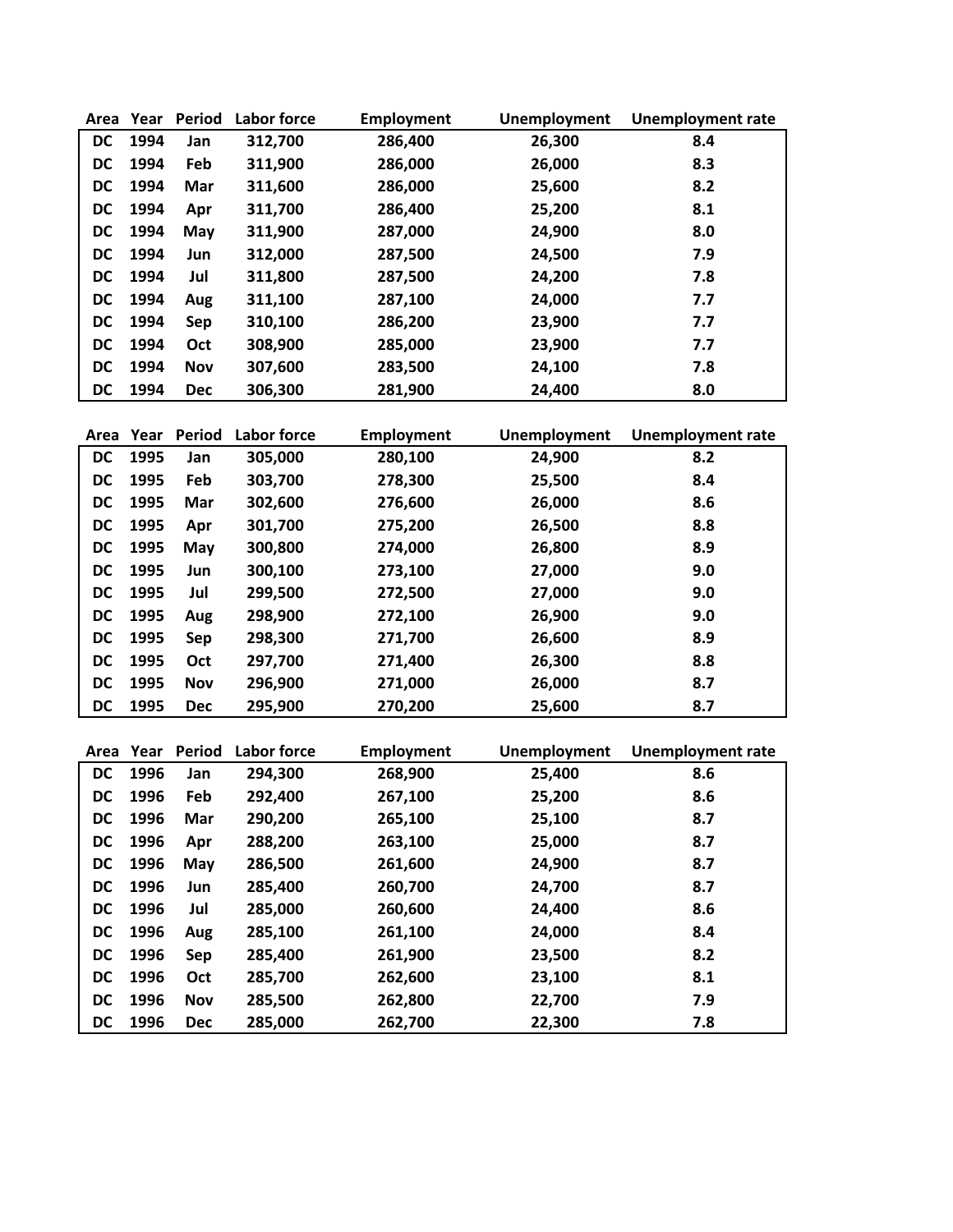| Area      | Year | <b>Period</b> | <b>Labor force</b> | Employment | <b>Unemployment</b> | <b>Unemployment rate</b> |
|-----------|------|---------------|--------------------|------------|---------------------|--------------------------|
| <b>DC</b> | 1997 | Jan           | 284,200            | 262,300    | 21,900              | 7.7                      |
| DC        | 1997 | Feb           | 283,100            | 261,500    | 21,600              | 7.6                      |
| DC        | 1997 | Mar           | 282,100            | 260,600    | 21,500              | 7.6                      |
| DC        | 1997 | Apr           | 281,300            | 259,900    | 21,500              | 7.6                      |
| DC        | 1997 | May           | 281,100            | 259,400    | 21,700              | 7.7                      |
| DC        | 1997 | Jun           | 281,200            | 259,200    | 22,000              | 7.8                      |
| DC        | 1997 | Jul           | 281,600            | 259,100    | 22,400              | 8.0                      |
| <b>DC</b> | 1997 | Aug           | 282,100            | 259,200    | 22,900              | 8.1                      |
| <b>DC</b> | 1997 | Sep           | 282,800            | 259,400    | 23,400              | 8.3                      |
| <b>DC</b> | 1997 | Oct           | 283,700            | 259,800    | 23,900              | 8.4                      |
| DC        | 1997 | <b>Nov</b>    | 284,900            | 260,400    | 24,500              | 8.6                      |
| DC        | 1997 | <b>Dec</b>    | 286,300            | 261,300    | 25,000              | 8.7                      |

| Area      | Year | Period     | Labor force | <b>Employment</b> | <b>Unemployment</b> | <b>Unemployment rate</b> |
|-----------|------|------------|-------------|-------------------|---------------------|--------------------------|
| <b>DC</b> | 1998 | Jan        | 288,100     | 262,700           | 25,400              | 8.8                      |
| <b>DC</b> | 1998 | Feb        | 290,100     | 264,400           | 25,700              | 8.8                      |
| <b>DC</b> | 1998 | Mar        | 291,700     | 265,900           | 25,800              | 8.8                      |
| DC        | 1998 | Apr        | 292,800     | 267,100           | 25,700              | 8.8                      |
| DC        | 1998 | May        | 293,100     | 267,600           | 25,500              | 8.7                      |
| DC        | 1998 | Jun        | 292,900     | 267,700           | 25,200              | 8.6                      |
| <b>DC</b> | 1998 | Jul        | 292,300     | 267,400           | 24,900              | 8.5                      |
| DC        | 1998 | Aug        | 291,700     | 267,200           | 24,500              | 8.4                      |
| <b>DC</b> | 1998 | Sep        | 291,400     | 267,400           | 24,000              | 8.2                      |
| <b>DC</b> | 1998 | Oct        | 291,700     | 268,400           | 23,400              | 8.0                      |
| <b>DC</b> | 1998 | <b>Nov</b> | 292,800     | 270,100           | 22,700              | 7.8                      |
| <b>DC</b> | 1998 | <b>Dec</b> | 294,500     | 272,500           | 22,100              | 7.5                      |

| Area      | Year | Period     | Labor force | <b>Employment</b> | Unemployment | <b>Unemployment rate</b> |
|-----------|------|------------|-------------|-------------------|--------------|--------------------------|
| DC        | 1999 | Jan        | 296,800     | 275,300           | 21,500       | 7.2                      |
| DC        | 1999 | Feb        | 299,400     | 278,400           | 21,000       | 7.0                      |
| DC        | 1999 | Mar        | 302,100     | 281,500           | 20,700       | 6.8                      |
| DC        | 1999 | Apr        | 304,600     | 284,200           | 20,400       | 6.7                      |
| <b>DC</b> | 1999 | May        | 306,500     | 286,400           | 20,100       | 6.5                      |
| DC        | 1999 | Jun        | 307,900     | 288,200           | 19,700       | 6.4                      |
| <b>DC</b> | 1999 | Jul        | 308,700     | 289,400           | 19,300       | 6.3                      |
| DC        | 1999 | Aug        | 309,200     | 290,300           | 18,900       | 6.1                      |
| DC        | 1999 | Sep        | 309,300     | 290,800           | 18,500       | 6.0                      |
| DC        | 1999 | Oct        | 309,300     | 291,100           | 18,200       | 5.9                      |
| DC        | 1999 | Nov        | 309,200     | 291,300           | 17,900       | 5.8                      |
| DC        | 1999 | <b>Dec</b> | 309,000     | 291,400           | 17,600       | 5.7                      |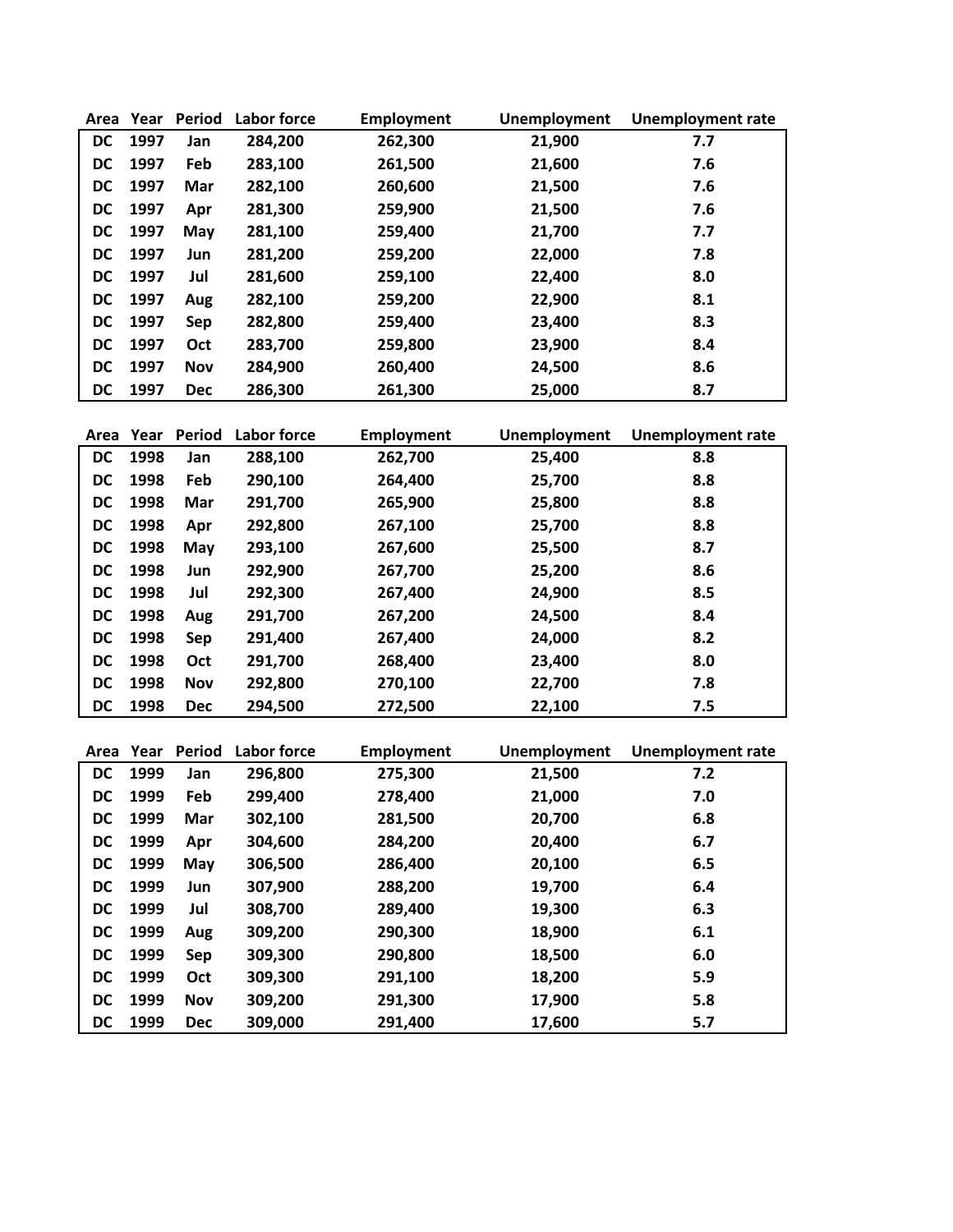| Area      | Year      | <b>Period</b> | Labor force        | <b>Employment</b> | Unemployment        | <b>Unemployment rate</b> |
|-----------|-----------|---------------|--------------------|-------------------|---------------------|--------------------------|
| DC        | 2000      | Jan           | 308,700            | 291,400           | 17,300              | 5.6                      |
| DC        | 2000      | Feb           | 308,300            | 291,300           | 17,000              | 5.5                      |
| DC        | 2000      | Mar           | 308,000            | 291,300           | 16,800              | 5.4                      |
| DC        | 2000      | Apr           | 307,900            | 291,300           | 16,600              | 5.4                      |
| DC        | 2000      | May           | 308,100            | 291,500           | 16,500              | 5.4                      |
| DC        | 2000      | Jun           | 308,500            | 291,900           | 16,600              | 5.4                      |
| DC        | 2000      | Jul           | 309,400            | 292,500           | 16,900              | 5.5                      |
| DC        | 2000      | Aug           | 310,800            | 293,500           | 17,300              | 5.6                      |
| DC        | 2000      | Sep           | 312,300            | 294,500           | 17,800              | 5.7                      |
| DC        | 2000      | Oct           | 313,600            | 295,300           | 18,300              | 5.8                      |
| DC        | 2000      | <b>Nov</b>    | 314,200            | 295,600           | 18,600              | 5.9                      |
| DC        | 2000      | <b>Dec</b>    | 314,100            | 295,200           | 18,900              | 6.0                      |
|           |           |               |                    |                   |                     |                          |
|           | Area Year | <b>Period</b> | <b>Labor force</b> | Employment        | <b>Unemployment</b> | <b>Unemployment rate</b> |
| <b>DC</b> | 2001      | Jan           | 313,200            | 294,300           | 19,000              | 6.1                      |
| DC        | 2001      | Feb           | 312,000            | 293,000           | 19,000              | 6.1                      |

| DC.       | 2001 | Feb        | 312,000 | 293,000 | 19,000 | 6.1 |
|-----------|------|------------|---------|---------|--------|-----|
| DC        | 2001 | Mar        | 310,900 | 291,900 | 19,100 | 6.1 |
| DC.       | 2001 | Apr        | 310,200 | 291,000 | 19,200 | 6.2 |
| DC        | 2001 | May        | 310,200 | 290,800 | 19,400 | 6.3 |
| DC.       | 2001 | Jun        | 310,600 | 290,900 | 19,700 | 6.3 |
| DC.       | 2001 | Jul        | 311,000 | 291,100 | 19,900 | 6.4 |
| DC .      | 2001 | Aug        | 311,100 | 291,000 | 20,200 | 6.5 |
| DC.       | 2001 | <b>Sep</b> | 310,800 | 290,500 | 20,300 | 6.5 |
| DC        | 2001 | <b>Oct</b> | 310,100 | 289,800 | 20,300 | 6.6 |
| DC        | 2001 | <b>Nov</b> | 309,400 | 289,100 | 20,300 | 6.6 |
| <b>DC</b> | 2001 | <b>Dec</b> | 308,700 | 288,400 | 20,300 | 6.6 |

| Area | Year | <b>Period</b> | Labor force | <b>Employment</b> | <b>Unemployment</b> | <b>Unemployment rate</b> |
|------|------|---------------|-------------|-------------------|---------------------|--------------------------|
| DC   | 2002 | Jan           | 308,300     | 288,000           | 20,300              | 6.6                      |
| DC   | 2002 | Feb           | 308,000     | 287,800           | 20,200              | 6.6                      |
| DC.  | 2002 | Mar           | 307,900     | 287,800           | 20,100              | 6.5                      |
| DC   | 2002 | Apr           | 307,700     | 287,800           | 19,900              | 6.5                      |
| DC   | 2002 | May           | 307,300     | 287,600           | 19,700              | 6.4                      |
| DC   | 2002 | Jun           | 306,700     | 287,200           | 19,400              | 6.3                      |
| DC   | 2002 | Jul           | 305,900     | 286,700           | 19,200              | 6.3                      |
| DC   | 2002 | Aug           | 305,100     | 286,100           | 19,000              | 6.2                      |
| DC   | 2002 | <b>Sep</b>    | 304,400     | 285,400           | 19,000              | 6.2                      |
| DC   | 2002 | <b>Oct</b>    | 303,900     | 284,800           | 19,200              | 6.3                      |
| DC   | 2002 | Nov           | 303,700     | 284,300           | 19,400              | 6.4                      |
| DC   | 2002 | <b>Dec</b>    | 303,800     | 284,100           | 19,800              | 6.5                      |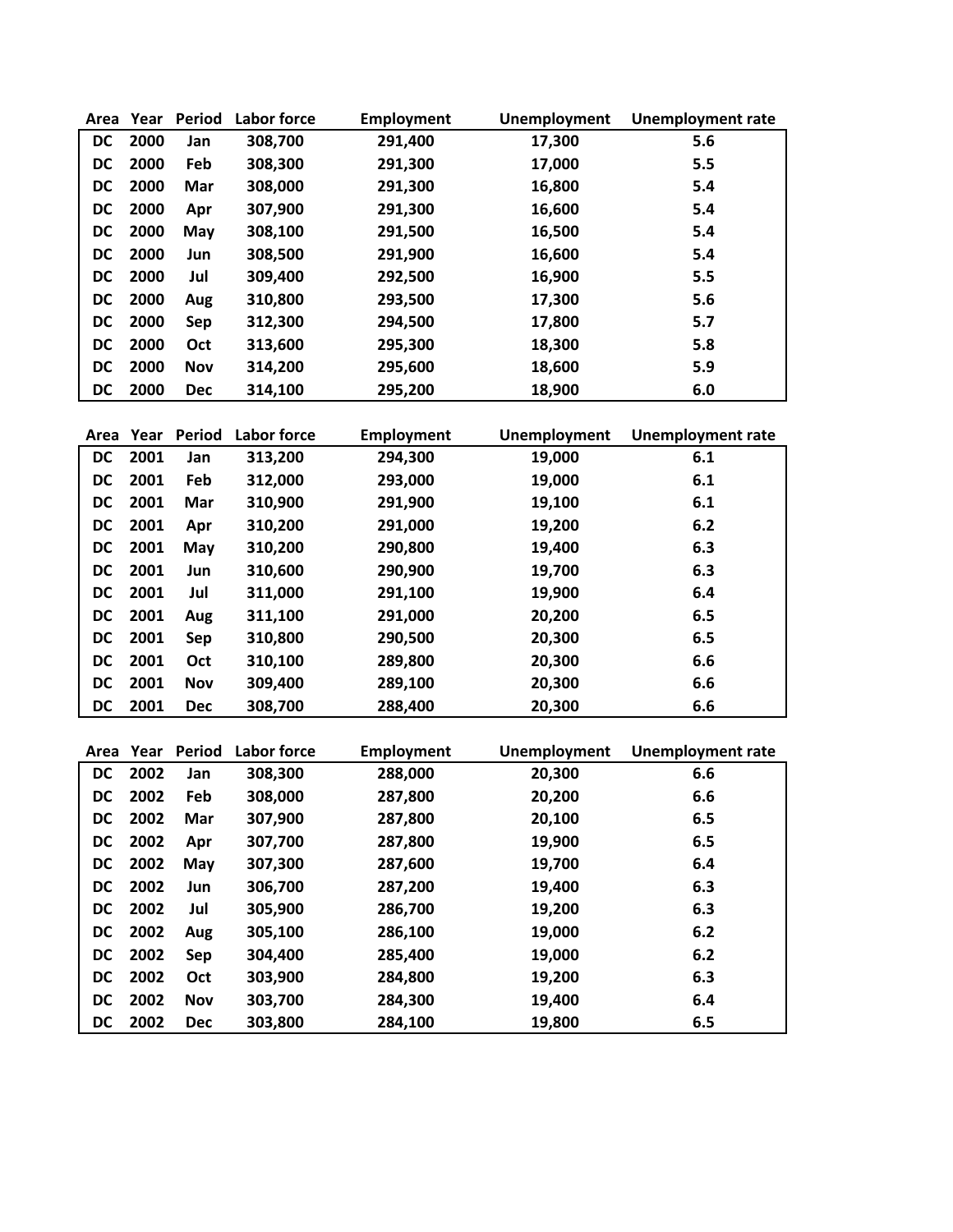| Area      | Year | Period     | Labor force | <b>Employment</b> | Unemployment | <b>Unemployment rate</b> |
|-----------|------|------------|-------------|-------------------|--------------|--------------------------|
| <b>DC</b> | 2003 | Jan        | 304,300     | 284,100           | 20,200       | 6.6                      |
| <b>DC</b> | 2003 | Feb        | 305,000     | 284,500           | 20,500       | 6.7                      |
| <b>DC</b> | 2003 | Mar        | 305,900     | 285,100           | 20,800       | 6.8                      |
| <b>DC</b> | 2003 | Apr        | 306,600     | 285,500           | 21,100       | 6.9                      |
| <b>DC</b> | 2003 | May        | 307,200     | 285,900           | 21,200       | 6.9                      |
| <b>DC</b> | 2003 | Jun        | 307,500     | 286,200           | 21,300       | 6.9                      |
| <b>DC</b> | 2003 | Jul        | 307,500     | 286,200           | 21,300       | 6.9                      |
| <b>DC</b> | 2003 | Aug        | 307,200     | 286,000           | 21,200       | 6.9                      |
| <b>DC</b> | 2003 | Sep        | 306,900     | 285,800           | 21,000       | 6.9                      |
| DC        | 2003 | Oct        | 306,600     | 285,600           | 20,900       | 6.8                      |
| <b>DC</b> | 2003 | <b>Nov</b> | 306,500     | 285,600           | 20,900       | 6.8                      |
| <b>DC</b> | 2003 | <b>Dec</b> | 306,800     | 285,600           | 21,100       | 6.9                      |

| Area      | Year | <b>Period</b> | Labor force | <b>Employment</b> | <b>Unemployment</b> | <b>Unemployment rate</b> |
|-----------|------|---------------|-------------|-------------------|---------------------|--------------------------|
| <b>DC</b> | 2004 | Jan           | 307,300     | 285,700           | 21,500              | 7.0                      |
| <b>DC</b> | 2004 | Feb           | 307,900     | 285,800           | 22,100              | 7.2                      |
| <b>DC</b> | 2004 | Mar           | 308,500     | 285,800           | 22,700              | 7.4                      |
| <b>DC</b> | 2004 | Apr           | 309,200     | 285,800           | 23,400              | 7.6                      |
| <b>DC</b> | 2004 | May           | 309,900     | 285,800           | 24,000              | 7.8                      |
| <b>DC</b> | 2004 | Jun           | 310,700     | 286,000           | 24,700              | 7.9                      |
| <b>DC</b> | 2004 | Jul           | 311,800     | 286,600           | 25,200              | 8.1                      |
| <b>DC</b> | 2004 | Aug           | 313,200     | 287,600           | 25,600              | 8.2                      |
| <b>DC</b> | 2004 | Sep           | 314,700     | 288,800           | 25,900              | 8.2                      |
| <b>DC</b> | 2004 | Oct           | 316,100     | 290,300           | 25,900              | 8.2                      |
| <b>DC</b> | 2004 | <b>Nov</b>    | 317,200     | 291,700           | 25,500              | 8.0                      |
| <b>DC</b> | 2004 | <b>Dec</b>    | 317,800     | 292,800           | 24,900              | 7.8                      |

| Area      | Year | <b>Period</b> | Labor force | Employment | Unemployment | <b>Unemployment rate</b> |
|-----------|------|---------------|-------------|------------|--------------|--------------------------|
| <b>DC</b> | 2005 | Jan           | 317,900     | 293,700    | 24,200       | 7.6                      |
| <b>DC</b> | 2005 | Feb           | 317,600     | 294,300    | 23,300       | 7.3                      |
| <b>DC</b> | 2005 | Mar           | 317,100     | 294,600    | 22,500       | 7.1                      |
| DC        | 2005 | Apr           | 316,600     | 294,900    | 21,700       | 6.8                      |
| DC        | 2005 | May           | 316,100     | 295,200    | 20,800       | 6.6                      |
| <b>DC</b> | 2005 | Jun           | 315,600     | 295,600    | 20,000       | 6.3                      |
| <b>DC</b> | 2005 | Jul           | 315.200     | 295,900    | 19,200       | 6.1                      |
| <b>DC</b> | 2005 | Aug           | 314,800     | 296,200    | 18,600       | 5.9                      |
| <b>DC</b> | 2005 | Sep           | 314,500     | 296,400    | 18,100       | 5.8                      |
| <b>DC</b> | 2005 | Oct           | 314.200     | 296,300    | 17,900       | 5.7                      |
| <b>DC</b> | 2005 | <b>Nov</b>    | 314,000     | 296,200    | 17,800       | 5.7                      |
| <b>DC</b> | 2005 | <b>Dec</b>    | 313,700     | 295,900    | 17,800       | 5.7                      |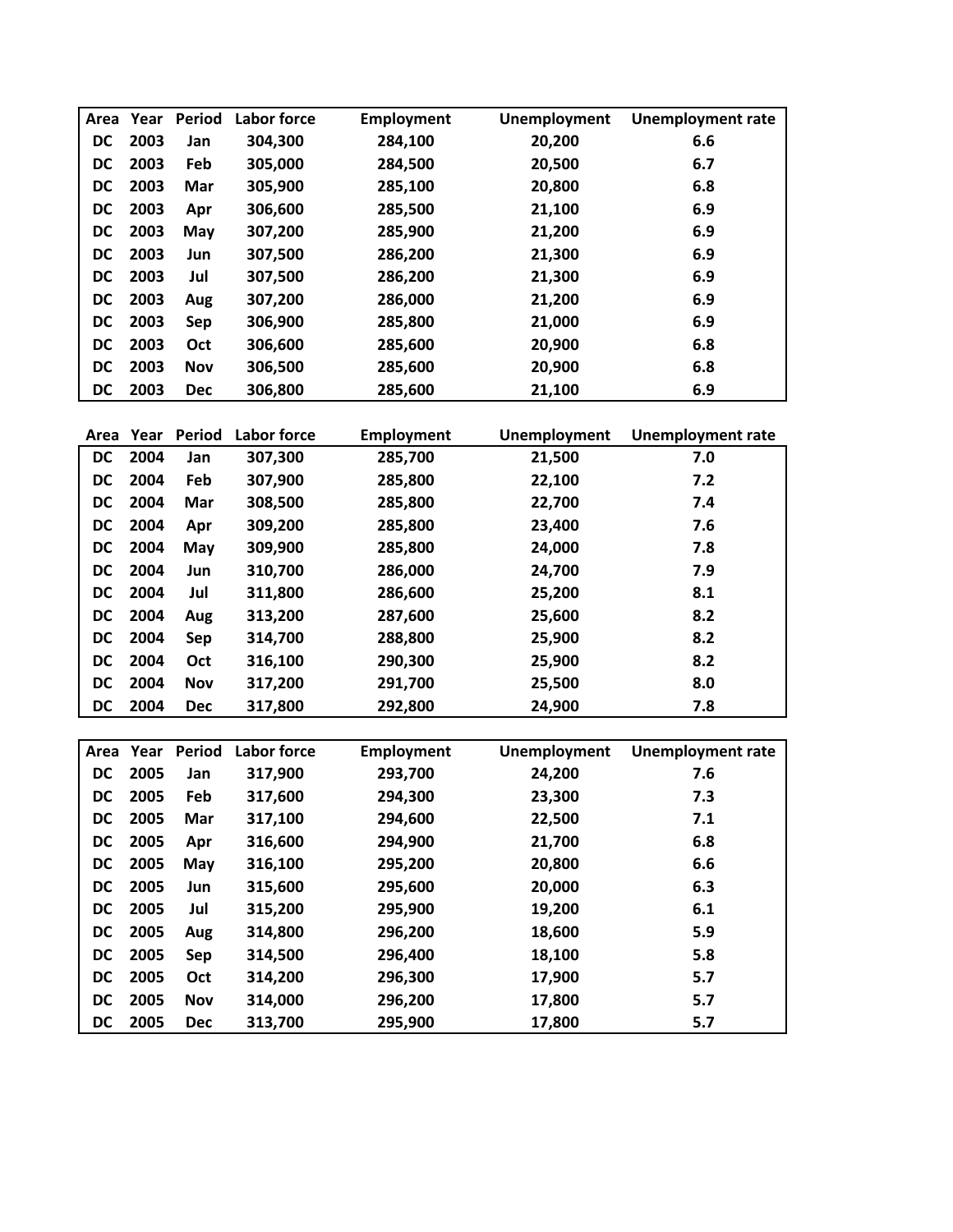| Area      | Year | Period     | Labor force | <b>Employment</b> | Unemployment | <b>Unemployment rate</b> |
|-----------|------|------------|-------------|-------------------|--------------|--------------------------|
| <b>DC</b> | 2006 | Jan        | 313,600     | 295,600           | 17,900       | 5.7                      |
| <b>DC</b> | 2006 | Feb        | 313,600     | 295,600           | 18,100       | 5.8                      |
| <b>DC</b> | 2006 | Mar        | 314,000     | 295,800           | 18,200       | 5.8                      |
| DC        | 2006 | Apr        | 314,500     | 296,200           | 18,300       | 5.8                      |
| <b>DC</b> | 2006 | May        | 315,200     | 296,700           | 18,400       | 5.9                      |
| <b>DC</b> | 2006 | Jun        | 315,900     | 297,400           | 18,500       | 5.9                      |
| <b>DC</b> | 2006 | Jul        | 316,600     | 298,000           | 18,600       | 5.9                      |
| <b>DC</b> | 2006 | Aug        | 317,100     | 298,600           | 18,500       | 5.8                      |
| <b>DC</b> | 2006 | Sep        | 317,500     | 299,100           | 18,500       | 5.8                      |
| <b>DC</b> | 2006 | Oct        | 317,900     | 299,600           | 18,300       | 5.8                      |
| <b>DC</b> | 2006 | <b>Nov</b> | 318,400     | 300,200           | 18,200       | 5.7                      |
| <b>DC</b> | 2006 | <b>Dec</b> | 319,100     | 301,100           | 18,000       | 5.6                      |

| Area      | Year | Period     | Labor force | <b>Employment</b> | <b>Unemployment</b> | <b>Unemployment rate</b> |
|-----------|------|------------|-------------|-------------------|---------------------|--------------------------|
| <b>DC</b> | 2007 | Jan        | 319,800     | 301,900           | 17,900              | 5.6                      |
| <b>DC</b> | 2007 | Feb        | 320,400     | 302,700           | 17,700              | 5.5                      |
| DC.       | 2007 | Mar        | 320,700     | 303,100           | 17,600              | 5.5                      |
| DC        | 2007 | Apr        | 320,800     | 303,300           | 17,600              | 5.5                      |
| DC        | 2007 | May        | 320,800     | 303,200           | 17,500              | 5.5                      |
| <b>DC</b> | 2007 | Jun        | 320,800     | 303,300           | 17,600              | 5.5                      |
| DC.       | 2007 | Jul        | 321,200     | 303,500           | 17,700              | 5.5                      |
| DC        | 2007 | Aug        | 322,000     | 304,300           | 17,800              | 5.5                      |
| DC        | 2007 | Sep        | 323,200     | 305,300           | 17,900              | 5.5                      |
| <b>DC</b> | 2007 | Oct        | 324,500     | 306,400           | 18,000              | 5.6                      |
| <b>DC</b> | 2007 | <b>Nov</b> | 325,700     | 307,500           | 18,200              | 5.6                      |
| <b>DC</b> | 2007 | <b>Dec</b> | 326,700     | 308,300           | 18,400              | 5.6                      |

| Area      | Year | <b>Period</b> | Labor force | <b>Employment</b> | Unemployment | <b>Unemployment rate</b> |
|-----------|------|---------------|-------------|-------------------|--------------|--------------------------|
| DC.       | 2008 | Jan           | 327,500     | 308,800           | 18,700       | 5.7                      |
| DC        | 2008 | Feb           | 328,100     | 309,100           | 18,900       | 5.8                      |
| DC.       | 2008 | Mar           | 328,600     | 309,400           | 19,200       | 5.9                      |
| DC        | 2008 | Apr           | 329,300     | 309,700           | 19,600       | 5.9                      |
| DC        | 2008 | May           | 330,100     | 310,200           | 20,000       | 6.0                      |
| <b>DC</b> | 2008 | Jun           | 331,000     | 310,500           | 20,400       | 6.2                      |
| DC        | 2008 | Jul           | 331,600     | 310,600           | 21,000       | 6.3                      |
| DC        | 2008 | Aug           | 332,100     | 310,400           | 21,700       | 6.5                      |
| DC        | 2008 | <b>Sep</b>    | 332,400     | 309,800           | 22,600       | 6.8                      |
| DC        | 2008 | Oct           | 332,600     | 309,000           | 23,600       | 7.1                      |
| DC        | 2008 | Nov           | 332,600     | 307,900           | 24,600       | 7.4                      |
| <b>DC</b> | 2008 | <b>Dec</b>    | 332,400     | 306,700           | 25,700       | 7.7                      |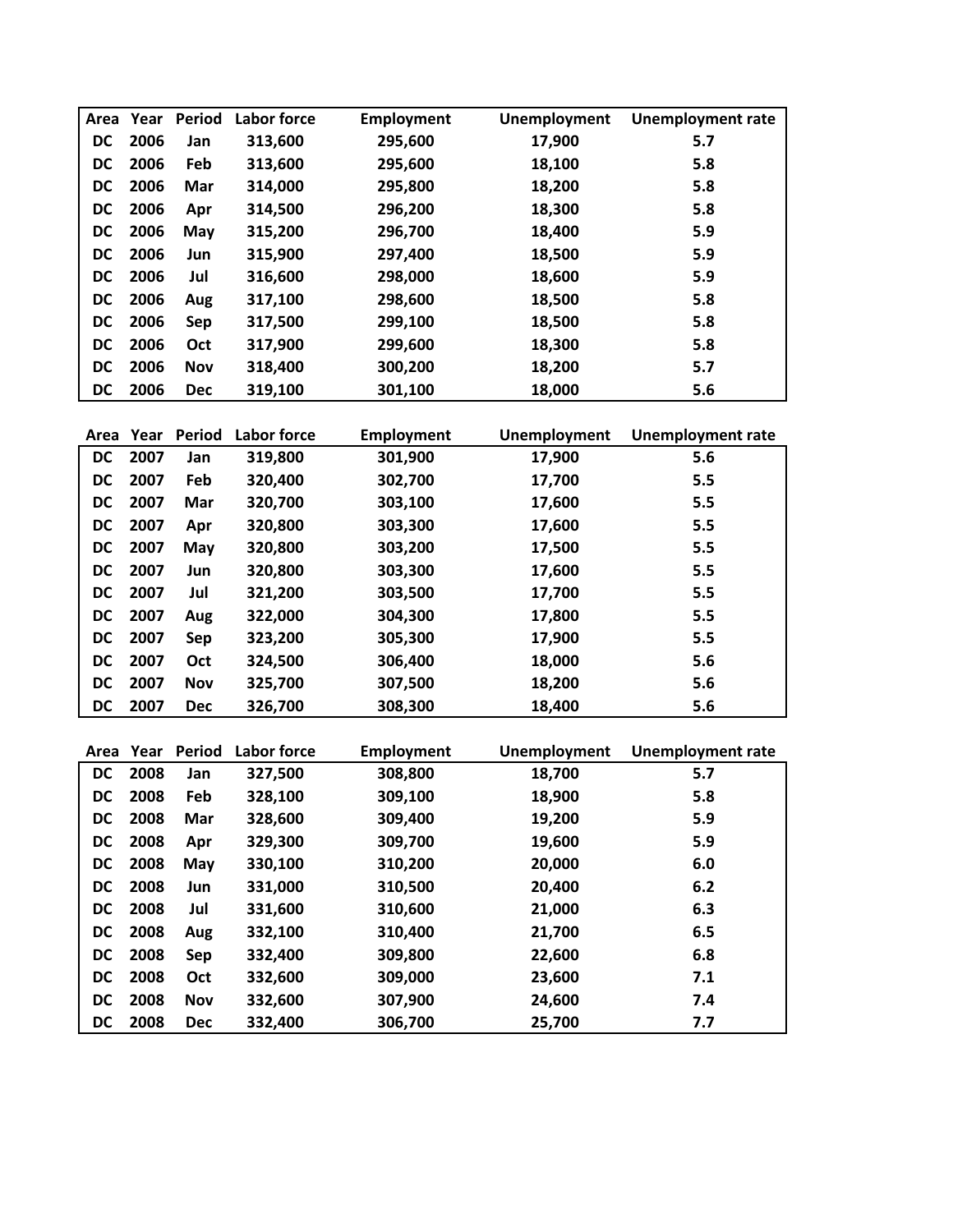| Area      | Year | Period     | Labor force | <b>Employment</b> | Unemployment | <b>Unemployment rate</b> |
|-----------|------|------------|-------------|-------------------|--------------|--------------------------|
| DC        | 2009 | Jan        | 332,200     | 305,500           | 26,700       | 8.0                      |
| DC        | 2009 | Feb        | 332,100     | 304,400           | 27,700       | 8.3                      |
| DC        | 2009 | Mar        | 332,200     | 303,600           | 28,600       | 8.6                      |
| DC        | 2009 | Apr        | 332,600     | 303,100           | 29,500       | 8.9                      |
| DC        | 2009 | May        | 333,200     | 302,900           | 30,300       | 9.1                      |
| DC        | 2009 | Jun        | 334,200     | 303,000           | 31,200       | 9.3                      |
| DC        | 2009 | Jul        | 335,500     | 303,500           | 32,000       | 9.6                      |
| DC        | 2009 | Aug        | 336,900     | 304,100           | 32,800       | 9.7                      |
| DC        | 2009 | Sep        | 338,200     | 304,700           | 33,400       | 9.9                      |
| <b>DC</b> | 2009 | Oct        | 339,100     | 305,300           | 33,800       | 10.0                     |
| <b>DC</b> | 2009 | <b>Nov</b> | 339,900     | 305,900           | 34,000       | 10.0                     |
| DC        | 2009 | <b>Dec</b> | 340,700     | 306,800           | 33,900       | 9.9                      |

| Area      | Year | Period     | <b>Labor force</b> | Employment | <b>Unemployment</b> | <b>Unemployment rate</b> |
|-----------|------|------------|--------------------|------------|---------------------|--------------------------|
| <b>DC</b> | 2010 | Jan        | 341,700            | 308,100    | 33,600              | 9.8                      |
| <b>DC</b> | 2010 | Feb        | 343,100            | 309,800    | 33,200              | 9.7                      |
| DC        | 2010 | Mar        | 344,600            | 311,700    | 32,900              | 9.5                      |
| DC        | 2010 | Apr        | 346,100            | 313,500    | 32,600              | 9.4                      |
| DC        | 2010 | May        | 347,200            | 314,800    | 32,400              | 9.3                      |
| DC        | 2010 | Jun        | 347,700            | 315,500    | 32,200              | 9.3                      |
| DC        | 2010 | Jul        | 347,700            | 315,600    | 32,100              | 9.2                      |
| DC        | 2010 | Aug        | 347,200            | 315,200    | 32,100              | 9.2                      |
| DC        | 2010 | Sep        | 346,800            | 314,700    | 32,100              | 9.3                      |
| <b>DC</b> | 2010 | Oct        | 346,800            | 314,600    | 32,300              | 9.3                      |
| <b>DC</b> | 2010 | <b>Nov</b> | 347,400            | 314,800    | 32,600              | 9.4                      |
| <b>DC</b> | 2010 | <b>Dec</b> | 348,400            | 315,300    | 33,000              | 9.5                      |

| Area      | Year | Period     | Labor force | <b>Employment</b> | <b>Unemployment</b> | <b>Unemployment rate</b> |
|-----------|------|------------|-------------|-------------------|---------------------|--------------------------|
| DC.       | 2011 | Jan        | 349,300     | 315,600           | 33,700              | 9.6                      |
| DC        | 2011 | Feb        | 350,000     | 315,500           | 34,500              | 9.8                      |
| DC        | 2011 | Mar        | 350,300     | 315,000           | 35,300              | 10.1                     |
| DC        | 2011 | Apr        | 350,400     | 314,400           | 36,000              | 10.3                     |
| DC        | 2011 | May        | 350,400     | 313,900           | 36,500              | 10.4                     |
| <b>DC</b> | 2011 | Jun        | 350,400     | 313,600           | 36,800              | 10.5                     |
| DC        | 2011 | Jul        | 350,500     | 313,800           | 36,700              | 10.5                     |
| <b>DC</b> | 2011 | Aug        | 350,600     | 314,300           | 36,400              | 10.4                     |
| DC        | 2011 | Sep        | 350,900     | 314,900           | 36,000              | 10.3                     |
| <b>DC</b> | 2011 | Oct        | 351,300     | 315,700           | 35,500              | 10.1                     |
| DC        | 2011 | <b>Nov</b> | 351,900     | 316,700           | 35,200              | 10.0                     |
| <b>DC</b> | 2011 | <b>Dec</b> | 352,800     | 318,000           | 34,900              | 9.9                      |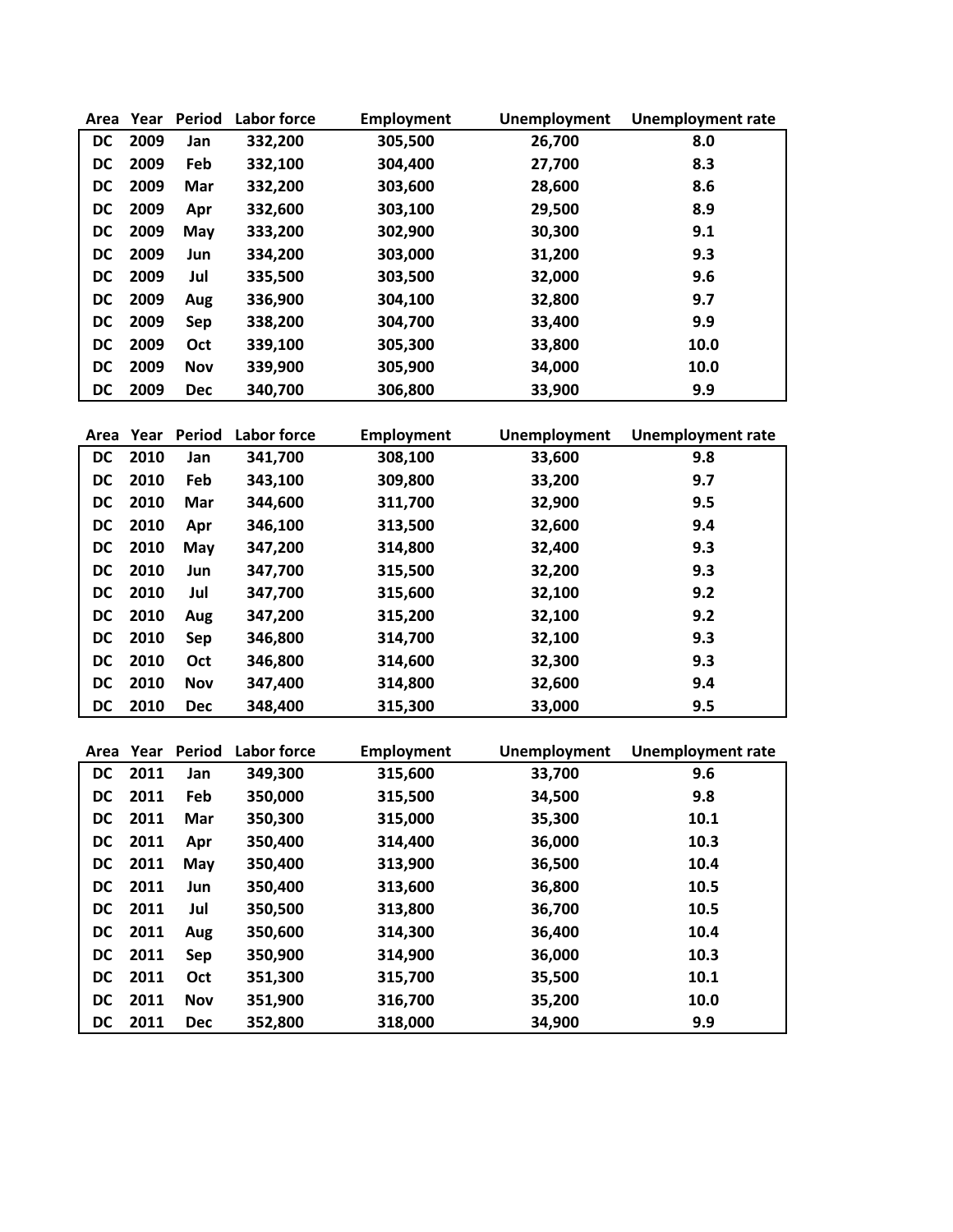| Area      | Year | <b>Period</b> | <b>Labor force</b> | Employment | <b>Unemployment</b> | <b>Unemployment rate</b> |
|-----------|------|---------------|--------------------|------------|---------------------|--------------------------|
| DC        | 2012 | Jan           | 354,200            | 319,600    | 34,600              | 9.8                      |
| DC        | 2012 | Feb           | 355,900            | 321,700    | 34,200              | 9.6                      |
| DC        | 2012 | Mar           | 357,900            | 324,100    | 33,800              | 9.4                      |
| DC        | 2012 | Apr           | 359,900            | 326,600    | 33,300              | 9.3                      |
| DC        | 2012 | May           | 361,800            | 329,000    | 32,900              | 9.1                      |
| DC        | 2012 | Jun           | 363,900            | 331,400    | 32,500              | 8.9                      |
| DC        | 2012 | Jul           | 366,000            | 333,700    | 32,300              | 8.8                      |
| DC        | 2012 | Aug           | 368,200            | 336,000    | 32,200              | 8.8                      |
| DC        | 2012 | Sep           | 370,300            | 338,000    | 32,300              | 8.7                      |
| <b>DC</b> | 2012 | <b>Oct</b>    | 372,200            | 339,700    | 32,500              | 8.7                      |
| DC        | 2012 | <b>Nov</b>    | 373,700            | 341,000    | 32,700              | 8.7                      |
| <b>DC</b> | 2012 | <b>Dec</b>    | 374.700            | 342,000    | 32,700              | 8.7                      |

| Area      | Year | Period     | Labor force | <b>Employment</b> | <b>Unemployment</b> | <b>Unemployment rate</b> |
|-----------|------|------------|-------------|-------------------|---------------------|--------------------------|
| DC        | 2013 | Jan        | 374,700     | 341,900           | 32,800              | 8.7                      |
| <b>DC</b> | 2013 | Feb        | 374,900     | 342,200           | 32,700              | 8.7                      |
| DC        | 2013 | Mar        | 374,800     | 342,300           | 32,600              | 8.7                      |
| DC.       | 2013 | Apr        | 374,700     | 342,300           | 32,400              | 8.6                      |
| DC        | 2013 | May        | 374,400     | 342,300           | 32,200              | 8.6                      |
| DC.       | 2013 | Jun        | 374,100     | 342,100           | 32,000              | 8.6                      |
| DC        | 2013 | Jul        | 373,800     | 341,900           | 31,900              | 8.5                      |
| DC        | 2013 | Aug        | 373,600     | 341,900           | 31,700              | 8.5                      |
| DC        | 2013 | Sep        | 373,500     | 342,100           | 31,400              | 8.4                      |
| <b>DC</b> | 2013 | Oct        | 373,500     | 342,500           | 31,000              | 8.3                      |
| <b>DC</b> | 2013 | <b>Nov</b> | 373,400     | 342,800           | 30,600              | 8.2                      |
| <b>DC</b> | 2013 | <b>Dec</b> | 373,400     | 343,100           | 30,200              | 8.1                      |

| Area | Year | <b>Period</b> | Labor force | <b>Employment</b> | <b>Unemployment</b> | <b>Unemployment rate</b> |
|------|------|---------------|-------------|-------------------|---------------------|--------------------------|
| DC   | 2014 | Jan           | 373,400     | 343,500           | 29,900              | 8.0                      |
| DC.  | 2014 | Feb           | 373,500     | 343,900           | 29,600              | 7.9                      |
| DC.  | 2014 | Mar           | 374,000     | 344,500           | 29,500              | 7.9                      |
| DC   | 2014 | Apr           | 374,800     | 345,300           | 29,400              | 7.9                      |
| DC   | 2014 | May           | 376,000     | 346,500           | 29,500              | 7.8                      |
| DC   | 2014 | Jun           | 377,500     | 348,000           | 29,500              | 7.8                      |
| DC.  | 2014 | Jul           | 379,000     | 349,600           | 29,500              | 7.8                      |
| DC   | 2014 | Aug           | 380,500     | 351,100           | 29,400              | 7.7                      |
| DC.  | 2014 | Sep           | 381,900     | 352,500           | 29,400              | 7.7                      |
| DC   | 2014 | <b>Oct</b>    | 383,000     | 353,700           | 29,300              | 7.6                      |
| DC   | 2014 | Nov           | 383,900     | 354,800           | 29,100              | 7.6                      |
| DC   | 2014 | <b>Dec</b>    | 384,500     | 355,700           | 28,800              | 7.5                      |